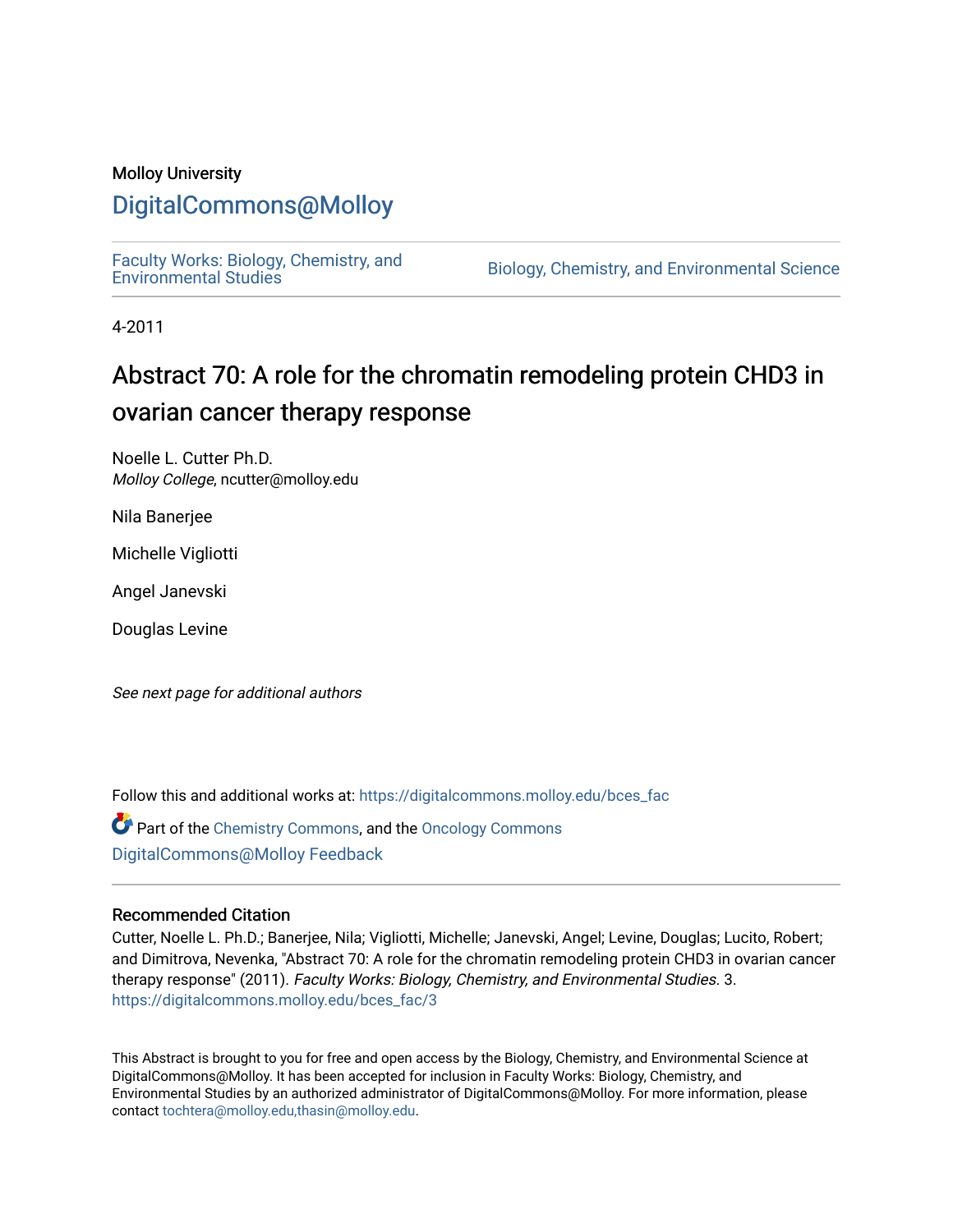#### Authors

Noelle L. Cutter Ph.D., Nila Banerjee, Michelle Vigliotti, Angel Janevski, Douglas Levine, Robert Lucito, and Nevenka Dimitrova